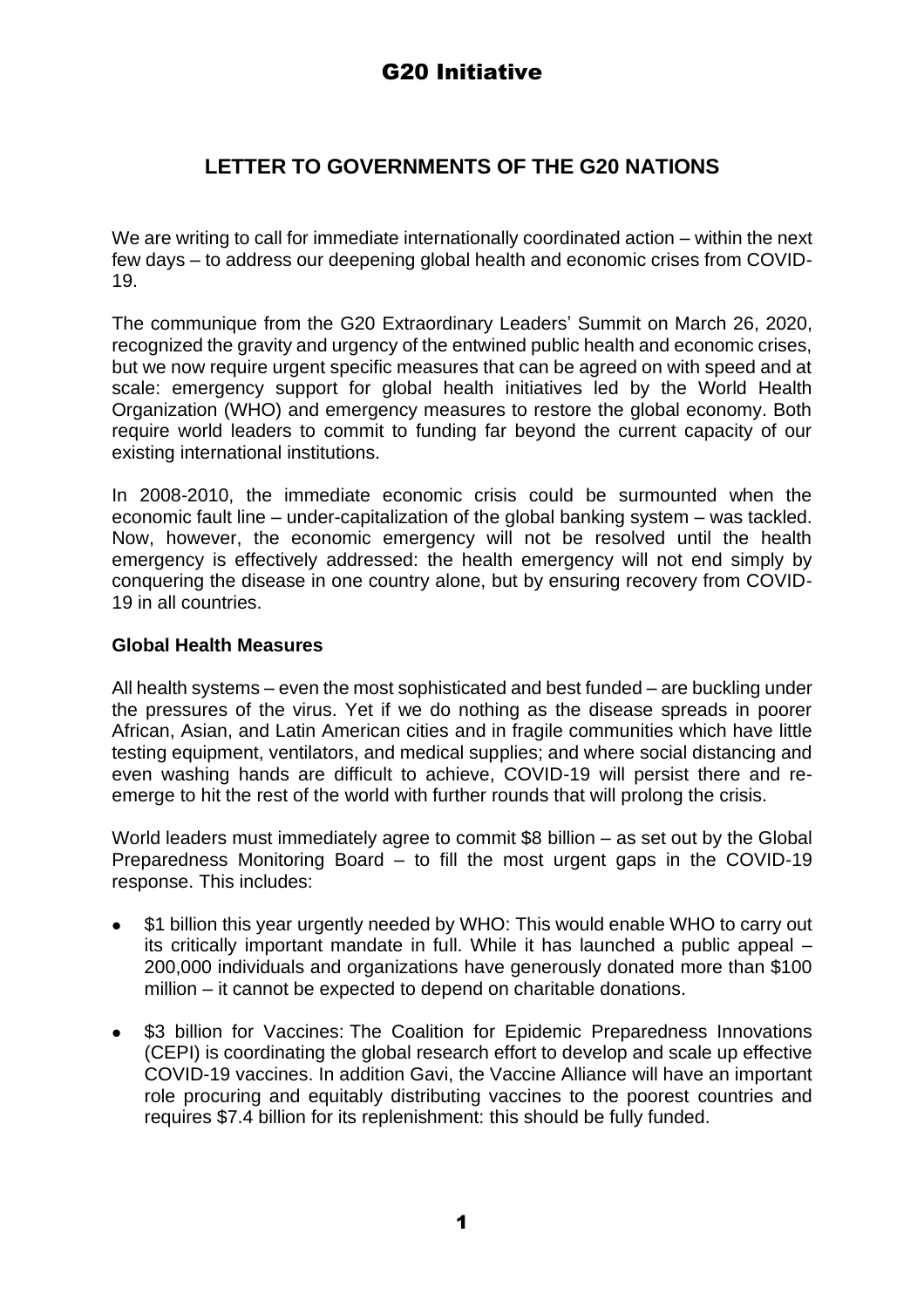- \$2.25 billion for Therapeutics: The COVID-19 Therapeutics Accelerator aims to deliver 100 million treatments by the end of 2020 and is seeking these funds to rapidly develop and scale-up access to therapeutics.
- ⚫ Instead of each country, or state or province within it, competing for a share of the existing capacity, with the risk of rapidly increasing prices, we should also be vastly increasing capacity by supporting the WHO in coordinating the global production and procurement of medical supplies, such as testing kits, personal protection equipment, and ITU technology to meet fully the worldwide demand. We will also need to stockpile and distribute essential equipment.

A further \$35 billion will be required, as highlighted by WHO, to support countries with weaker health systems and especially vulnerable populations, including the provision of vital medical supplies, surge support to the national health workforce (70% of whom in many countries are underpaid women), and strengthening national resilience and preparedness. According to WHO, almost 30% of countries have no COVID-19 national preparedness response plans and only half have a national infection prevention and control program. Health systems in lower income countries will struggle to cope; even the most optimistic estimates from Imperial College London suggest there will be 900,000 deaths in Asia and 300,000 in Africa.

### **We propose the convening of a global pledging conference – its task supported by a G20 Executive Task Force – to commit resources to meeting these emergency global health needs.**

## **Global Economic Measures**

Much has been done by national governments to counter the downward slide of their economies. But a global economic problem requires a global economic response. Our aim should be to prevent a liquidity crisis turning into a solvency crisis, and a global recession becoming a global depression. To ensure this, better coordinated fiscal, monetary, central bank, and anti-protectionist initiatives are needed. The ambitious fiscal stimuli of some countries will be all-the-more effective if more strongly complemented by all countries in a position to do so.

- ⚫ A wider group of central banks should be given access to the arrangements for currency swaps and the International Monetary Fund (IMF) should enter into swap arrangements with the major central banks. The IMF should use those hard currency resources and establish its own swap line facility to provide emergency financial support to emerging and developing nations. But it is vital that if we are to prevent mass redundancies, the guarantees that are being given in each country are rapidly followed through by banks via on-the-ground support for companies and individuals.
- ⚫ The emerging economies and in particular those of the poorest countries need special help, not the least in ensuring that support reaches all those affected by the drastic decrease in economic activity. The IMF has said it will mobilize all of its available resources. There should be an additional allocation of around \$500- \$600 billion in Special Drawing Rights (SDRs). At the same time, to ensure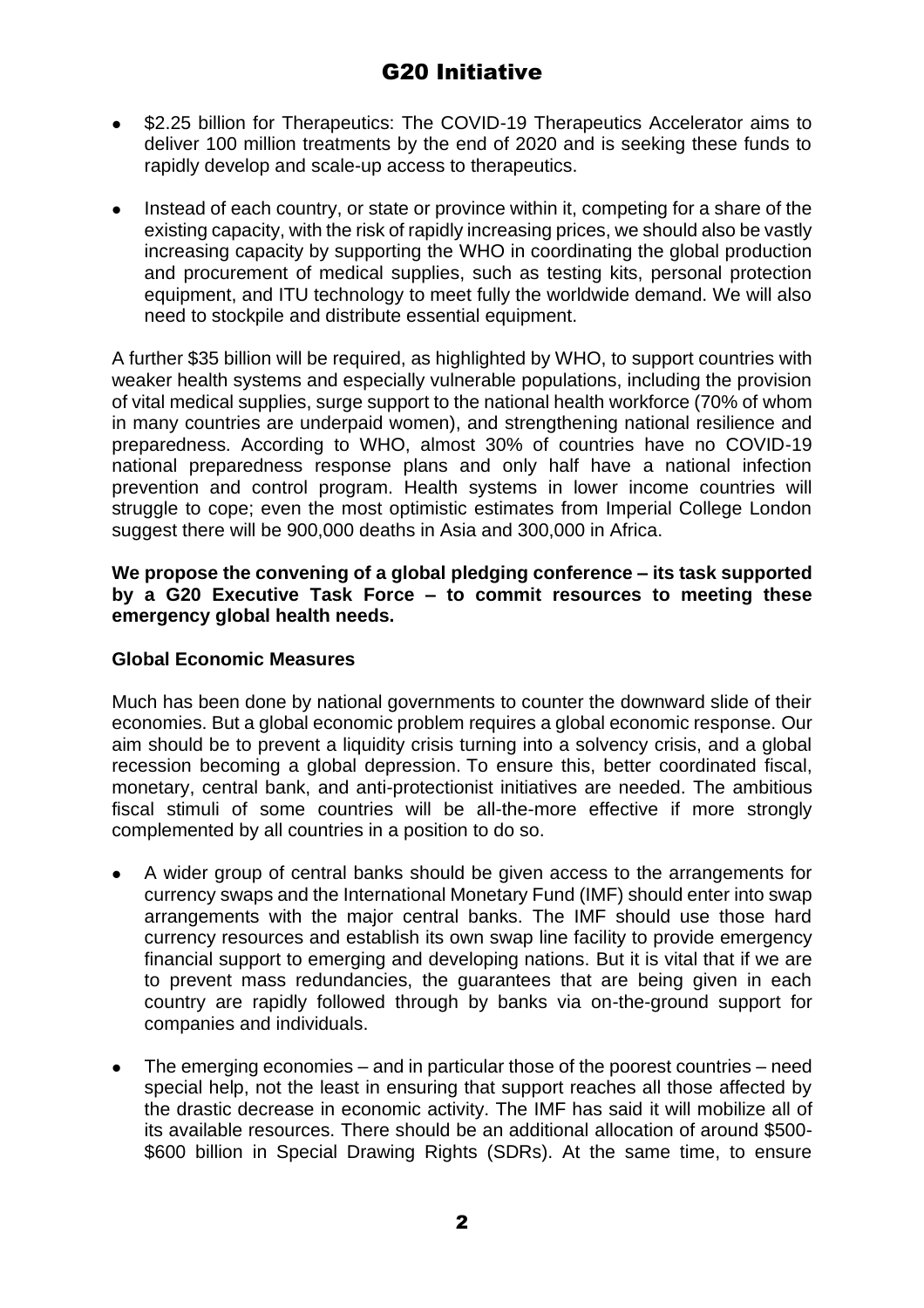sufficient funding for individual countries, we encourage IMF members to allow lending quota limits to be exceeded in countries most in need.

- ⚫ The World Bank and many of the regional development banks have recently been recapitalized, but more will be needed. It is likely that, as in 2009 when the International Bank for Reconstruction and Development's (IBRD) spending alone went from \$16 billion to \$46 billion, it – and the regional development banks – will need a much larger expansion of available resources.
- ⚫ To meet its responsibilities for humanitarian aid, and for refugees and displaced people, whose plight is likely to become desperate, and for the UN Sustainable Development Goals, UN agencies have issued this week an immediate call for \$2 billion of additional resources that are urgently needed.
- ⚫ The international community should waive this year's poorer countries' debt repayments, including \$44 billion due from Africa, and consider future debt relief to allow poor countries the fiscal space to tackle the health and economic impact of the COVID-19 pandemic. We ask the G20 to task the IMF and the World Bank to further assess the debt sustainability of affected countries.
- ⚫ We agree with African and developing country leaders that given the existential threat to their economies, the increasing disruption to livelihoods and education and their limited capacity to cushion people and companies, that at least \$150 billion of overall support will be needed for health, social safety nets, and other urgent help.

These allocations should be agreed to immediately, coordinated by a G20 Executive Task Force as part of the G20 Action Plan, and be confirmed in full at the upcoming IMF and World Bank meetings. The two core economic institutions should be given reassurances that additional bilateral funding will be forthcoming and the need for further capital injections agreed.

**The longer-term solution is a radical rethink of global public health and a refashioning – together with proper resourcing – of the global health and financial architecture.**

**The United Nations, the governments of the G20 nations, and interested partners should work together to coordinate further action.** 

## **Signed,**

**Bertie Ahern** Taoiseach of the Republic of Ireland (1997-2008)

**Montek Singh Ahluwalia** Deputy Chairman of the Planning Commission of India (2004-2014)

**Masood Ahmed** President of the Center for Global Development

**HE Dr Abdulaziz Altwaijri** Director General of the Islamic Educational, Scientific and Cultural Organization (1991-2019)

**Giuliano Amato** Prime Minister of Italy (1992-1993; 2000-2001)

**Mohamed Amersi** Founder & Chairman, The Amersi Foundation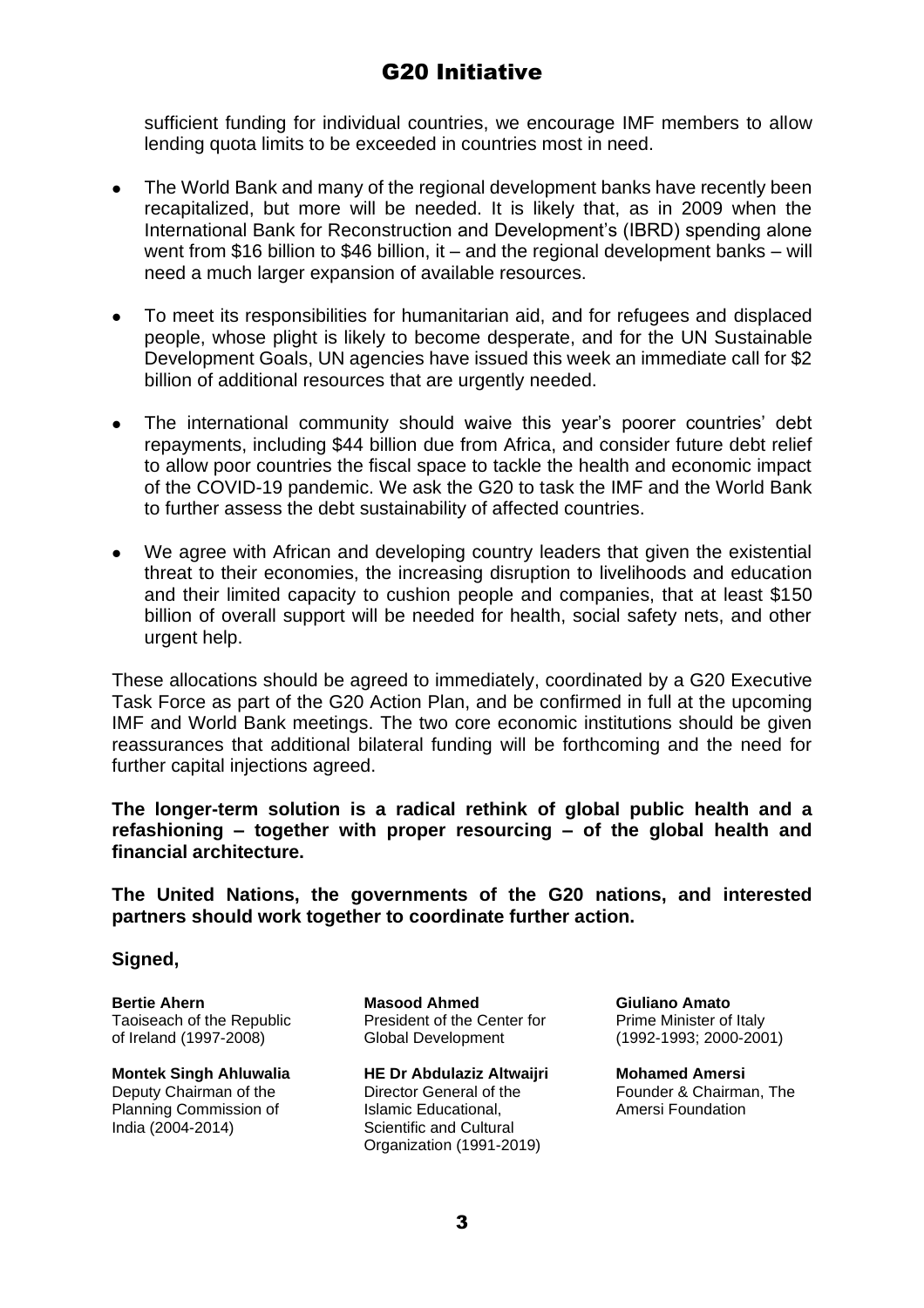**Christine Allen, Director** Catholic Agency for Oversees Development (CAFOD)

**Louise Arbour**  UN Special Representative for International Migration; UN High Commissioner for Human Rights (2004-2008)

**Óscar Arias** President of Costa Rica (2006-2010)²

**Inger Ashing** CEO, Save the Children International

**Shaukat Aziz** Prime Minister of Pakistan (2004-2007)³

**Gordon Bajnai** Prime Minister of Hungary (2009-2010)

**Jan Peter Balkenende** Prime Minister of the Netherlands (2002-2010)²

**HE Joyce Banda** President of Malawi (2012- 2014)²

**Ehud Barak** Prime Minister of Israel (1999-2001)

**Nicolás Ardito Barletta** President of Panama (1984- 1985)

**José Manuel Barroso** Prime Minister of Portugal (2002-2004); President of the European Commission

(2004-2014); Non-Executive Chairman of Goldman Sachs International²

**Kaushik Basu**

President of the International Economic Association; Chief Economist of the World Bank (2012-2016)

**Dr Deus Bazira**

Co-Director of the Center for Global Health Practice and Impact & Associate Professor of Medicine, Georgetown University Medical Center

**Dr K.Y. Amoako** President and Founder African Center for Economic Transformation (ACET)

**Marek Belka MEP** Prime Minister of Poland (2004-2005); Deputy Prime Minister & Minister of Finance (2001-2002); Director of European Department, IMF (2008- 2010)

**Nicolas Berggruen** Chairman of the Berggruen Institute<sup>3</sup>

**Professor Erik Berglöf** Director of the Institute of Global Affairs, London School of Economics; Chief Economist of the EBRD (2006-2014)

**Sali Berisha** President of Albania (1992- 1997); Prime Minister  $(2005 - 2013)^1$ 

**Sir Tim Besley** President of the International Economic Association (2014-2017); Professor of Economics and Political Science, LSE

**Carl Bildt** Prime Minister of Sweden (1991-1994); Minister for Foreign Affairs (2006-2014)²

**Valdis Birkavs**  Prime Minister of Latvia (1993-1994)²

**Tony Blair** Prime Minister of the United Kingdom (1997-2007)

**James Brendan Bolger**

Prime Minister of New Zealand (1990-1997)

**Kjell Magne Bondevik** Prime Minister of Norway (1997-2000; 2001-2005)²

**Lakhdar Brahimi**

Minister of Foreign Affairs of Algeria (1991-1993); UN & Arab League Envoy to Syria (2012-2014); Member of The Elders

**Gordon Brown**

Prime Minister of the United Kingdom (2007-2010)

**Gro Harlem Brundtland**

Prime Minister of Norway (1990-1996); Director General of the WHO (1998- 2003); Member of The Elders²

**John Bruton**

Taoiseach of the Republic of Ireland (1994-1997)²

**Felipe Calderón** President of Mexico (2006- 2012)²

**Rafael Ángel Calderón** President of Costa Rica (1990-1994)

**Fernando Henrique Cardoso** President of Brazil (1995- 2002)²

**Hikmet Çetin** Minister of Foreign Affairs of Turkey (1991-1994)<sup>1</sup>

**Laura Chinchilla** President of Costa Rica (2010-2014)²

**HE Joaquim Chissano** President of Mozambique (1986-2005)²

**Helen Clark**

Prime Minister of New Zealand (1999-2008); UNDP Administrator (2009- 2017)²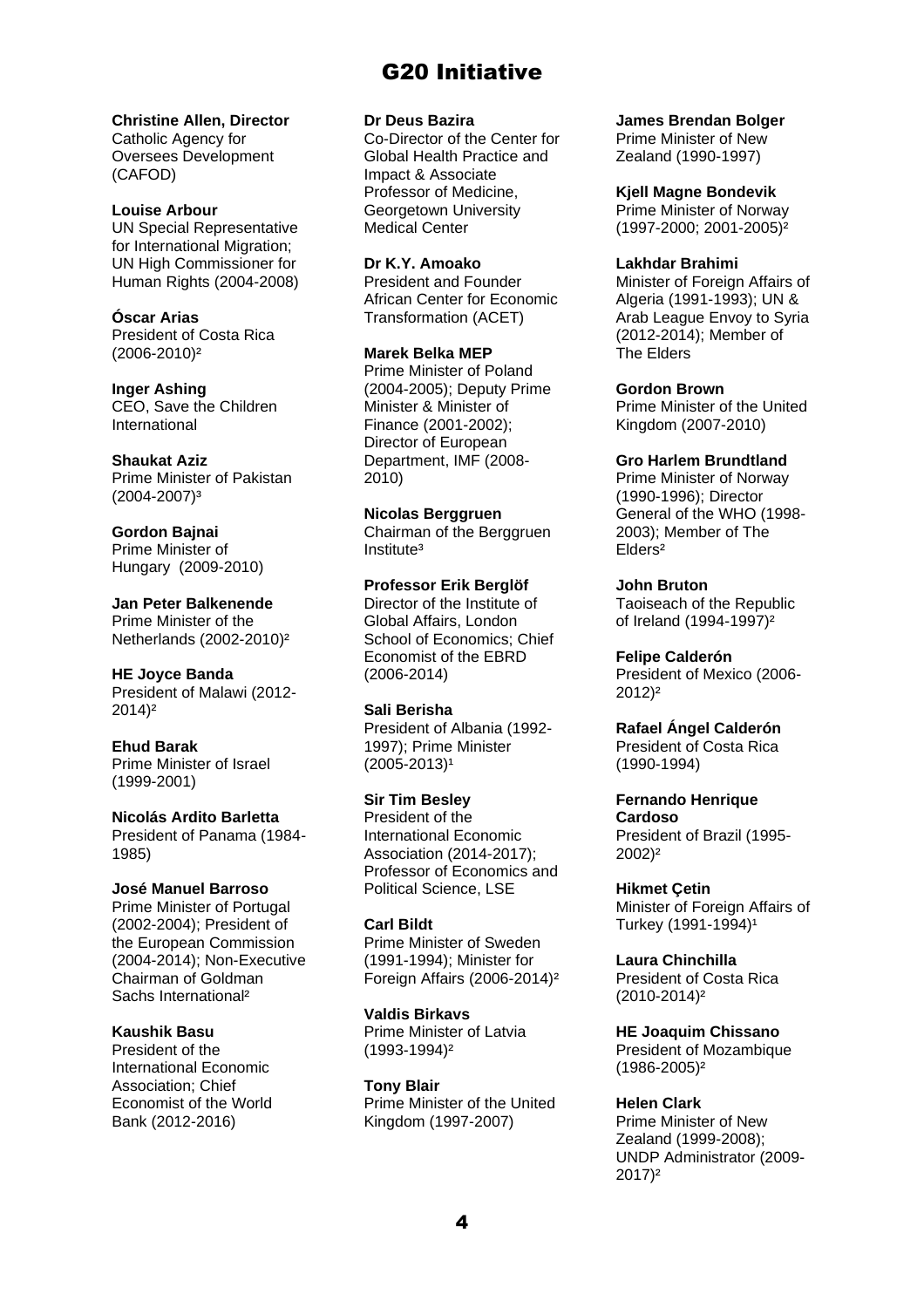**Emil Constantinescu** President of Romania  $(1996 - 2000)^1$ 

**Ertharin Cousin** Executive Director of the World Food Programme (2012-2017)

**Herman De Croo**  President of the Chamber of Representatives of Belgium  $(1999 - 2007)^1$ 

**Mirko Cvetković** Prime Minister of Serbia  $(2008 - 2012)^1$ 

#### **Gavyn Davies**

Co-Founder & Chairman, Fulcrum Asset Management; Chief Economist & Chairman of Global Investment Dept, Goldman Sachs (1988- 2001); Chairman, BBC (2001-2004)

### **Kemal Derviş**

Minister of Economic Affairs of Turkey (2001-2002); Administrator of UNDP (2005-2009); Senior Fellow Global Economy and Development, Brookings Institute

#### **Ruth Dreifuss**

President of the Swiss Confederation (1999); Member of the Swiss Federal Council (1993- 2002)

#### **Dr Mark Dybul**

Executive Director of the The Global Fund to Fight AIDS, Tuberculosis and Malaria (2012-2017); Co-Director of the Center for Global Health Practice and Impact & Professor of Medicine, Georgetown University Medical Center

**Dr Victor J. Dzau**

President of the National Academy of Medicine

**Mikuláš Dzurinda** 

Prime Minister of Slovakia (1998-2006); Minister of Foreign Affairs (2010-2012)

**Gareth Evans** Foreign Minister of Australia (1988-1996); President and CEO of International Crisis

Group (2000-2009)

**Professor Sir Jeremy Farrar** Director of the Wellcome **Trust** 

**Joschka Fischer** Minister of Foreign Affairs and Vice Chancellor of Germany (1998-2005)

**Justin van Fleet** President **Theirworld** 

**Franco Frattini**  Minister of Foreign Affairs of Italy (2002-2004; 2008- 2011); European

**Chiril Gaburici**

Prime Minister of Moldova (2015); Minister of Economy and Infrastructure (2018-  $2019$ <sup>1</sup>

Commissioner (2004-2008)<sup>1</sup>

#### **Ahmed Galal**

Finance Minister of Egypt (2013-2014)

**Nathalie de Gaulle**  Chairwoman & Co-founder of NB-INOV; Founder of under 40<sup>1</sup>

**César Gaviria**

President of Colombia (1990-1994); Secretary-General of the Organization of American States (1994- 2004)²

**Felipe Gonzalez** Prime Minister of Spain (1982-1996)³

**Dr Hamish Graham** Consultant Paediatrician & Research Fellow at the

Royal Children's Hospital and Centre for International Child Health, University of Melbourne

**Bryan Grenfell OBE FRS**

Kathryn Briger and Sarah Fenton Professor of Ecology and Public Affairs, Princeton **University** 

**Ameenah Gurib-Fakim** President of Mauritius  $(2015 - 2018)^1$ 

**Sergei Guriev** Chief Economist of the EBRD (2016-2019); Professor of Economics, Sciences Po

**Alfred Gusenbauer** Chancellor of Austria (2000- 2008)²

**Lucio Gutiérrez** President of Ecuador (2003- 2005)

**Tarja Halonen**  President of Finland (2000- 2012)²

**Ricardo Hausmann** Minister of Planning of Venezuela (1992-1993); Professor at the Kennedy School of Government, Harvard

**Toomas Hendrik Ilves** President of Estonia (2006- 2016)

**Edward C. Holmes** ARC Australian Laureate Fellow; Professor, University of Sydney

**Bengt Holmström**

Nobel Laureate for Economic Sciences (2016); Professor of Economics, MIT

**Mo Ibrahim**

Founder of Celtel; Chairman of the Mo Ibrahim Foundation³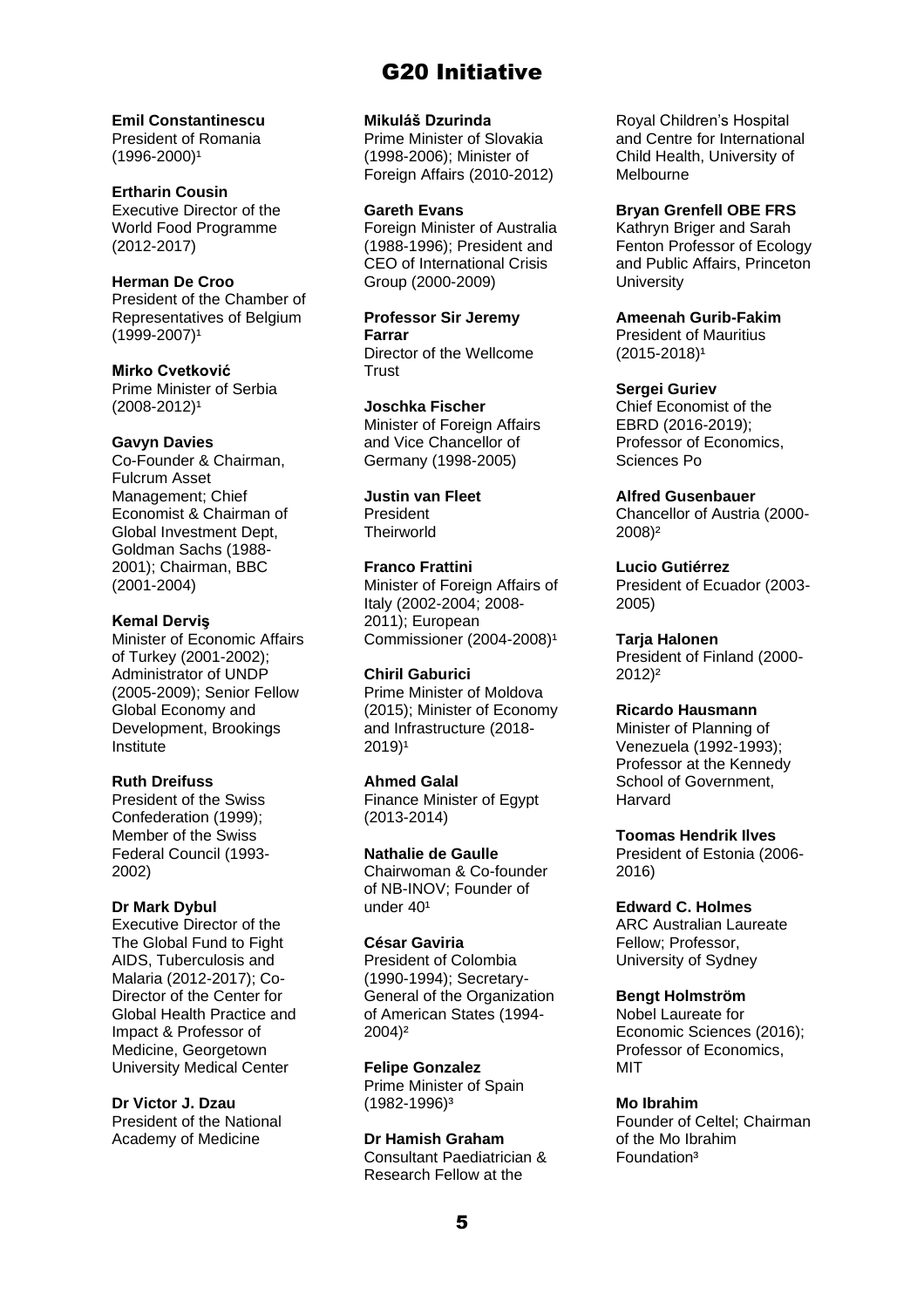**Ekmeleddin İhsanoğlu**  Secretary General of the

Organization of Islamic Cooperation  $(2004-2014)^1$ 

**Dalia Itzik** Interim President of Israel (2007); President of the Knesset (2006-2009)<sup>1</sup>

**Mladen Ivanić**  Member of the Presidency of Bosnia and Herzegovina  $(2014 - 2018)^1$ 

**Gjorge Ivanov** President of North Macedonia (2009-2019)<sup>1</sup>

**Hina Jilani**  Advocate of the Supreme Court of Pakistan; Member of The Elders

**Mehdi Jomaa**  Prime Minister of Tunisia (2014-2015)²

**Ivo Josipović**  President of Croatia (2010-  $2015$ <sup>1</sup>

**Dr Agnes Kalibata** President, Alliance for a Green Revolution in Africa (AGRA)

**Mats Karlsson** Vice President, External Affairs at the World Bank  $(1999 - 2011)^1$ 

**Caroline Kende-Robb** Executive Director of the Africa Progress Panel (2011-2017); Secretary General of CARE International (2018-2020)

**John Key** Prime Minister of New Zealand (2008-2016)

**HE Jakaya Kikwete**  President of Tanzania (2005-2015)

**Ban Ki-Moon**  UN Secretary General (2007-2016); Deputy Chair of The Elders²

**Frederik Willem de Klerk** State President of South Africa (1989-1994)

**Horst Köhler** President of Germany (2004-2010)²

**Jadranka Kosor** Prime Minister of Croatia  $(2009 - 2011)^1$ 

**HE John Kufuor** President of Ghana (2001- 2009)

**Chandrika Kumaratunga** President of Sri Lanka (1994-2005)²

**Luis Alberto Lacalle Herrera** President of Uruguay (1990-1995)²

**Ricardo Lagos**  President of Chile (2000- 2006); Member of the Elders<sup>23</sup>

**Zlatko Lagumdzija** Foreign Affairs Minister of Bosnia and Herzegovina (2012-2015)²

**Pascal Lamy** Director-General of the World Trade Organization  $(2005 - 2013)^3$ 

**Hong-Koo Lee** Prime Minister of South Korea (1994-1995)²

**Laurie Lee** CEO, CARE International UK

**Yves Leterme** Prime Minister of Belgium (2009-2011)²

**Enrico Letta** Prime Minister of Italy (2013-2014)

**Professor Justin Yifu Lin**

Chief Economist & Senior Vice-President of the World Bank (2008-2012); Dean of Institute of New Structural Economics, Peking **University** 

**Tzipi Livni**  Minister of Foreign Affairs of Israel (2006-2009); Minister of Justice (2013-2014)<sup>1</sup>

**Petru Lucinschi**  President of Moldova (1997-  $2001$ <sup>1</sup>

**Nora Lustig** President Emeritus of the Latin American and Caribbean Economic Association; Professor of Latin American Economics, Tulane University

**Graça Machel** Education & Culture Minister of Mozambique (1975-1986); Deputy Chair of The Elders

**Mauricio Macri** President of Argentina (2015-2019)

**Giorgi Margvelashvili** President of Georgia (2013-  $2018$ <sup>1</sup>

**Sir John Major** Prime Minister of the United Kingdom (1990-1997)

**Moussa Mara** Prime Minister of Mali  $(2014 - 2015)^1$ 

**Paul Martin** Prime Minister of Canada (2003-2006)³

**Péter Medgyessy**  Prime Minister of Hungary  $(2002 - 2004)^1$ 

**Rexhep Meidani** President of Albania (1997- 2002)<sup>12</sup>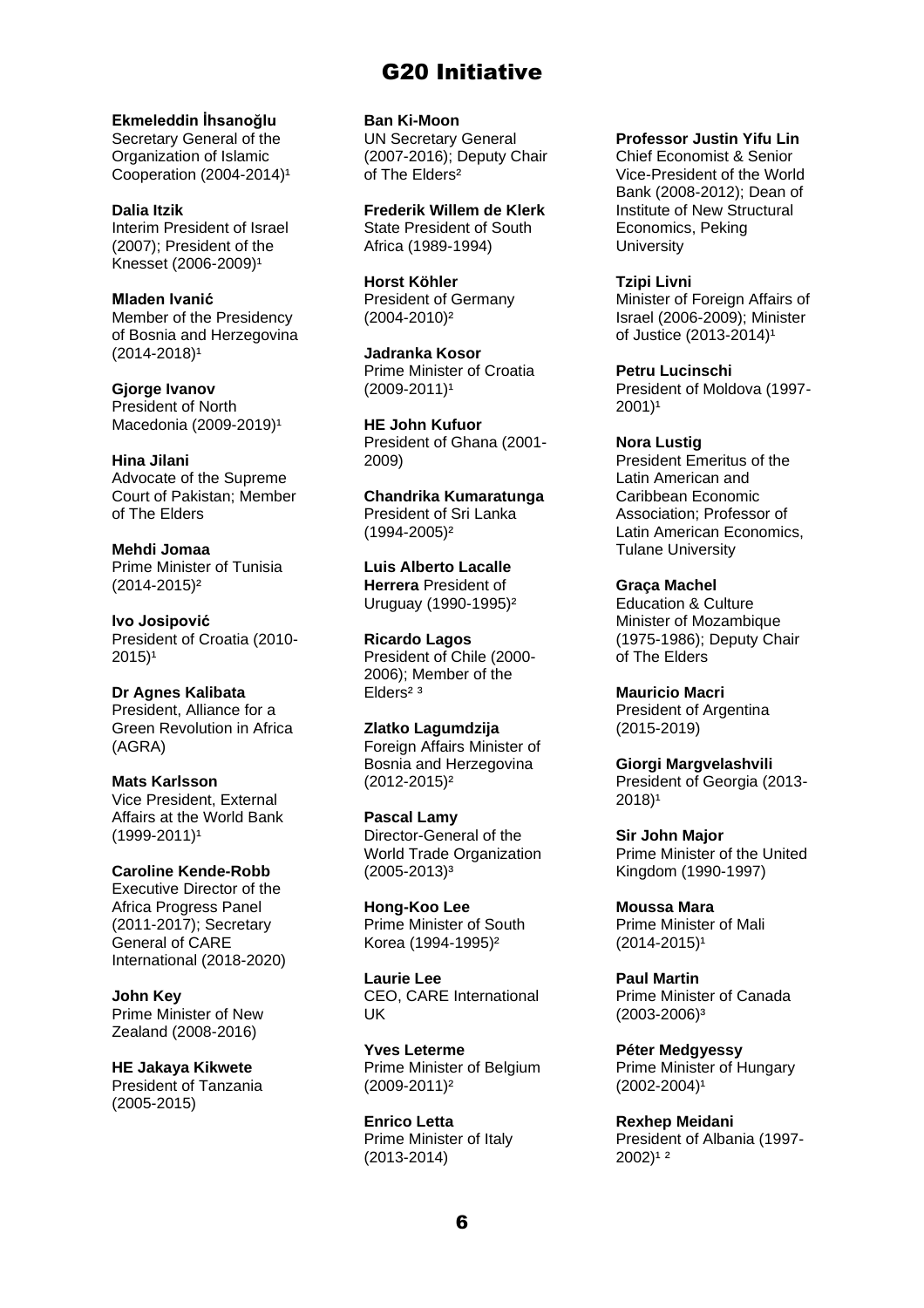**Stjepan Mesić** President of Croatia (2000-  $2010$ <sup>12</sup>

**Girish Menon** CEO, ActionAid UK

**HE Benjamin Mkapa** President of Tanzania (1995-2005)²

**Mario Monti** Prime Minister of Italy (2011-2013)³

**Amre Moussa**  Secretary General of the Arab League (2001-2011); Minister of Foreign Affairs of Egypt  $(1991 - 2001)^{1}$ 

**Amanda Mukwashi** CEO, Christian Aid

**Joseph Muscat** Prime Minister of Malta  $(2013 - 2020)^1$ 

**Dawn Nakagawa** Executive Vice President, Berggruen Institute

**Andrew Natsios** Executive Professor, Bush

School of Government & Public Service; Administrator of USAID (2001-2006) **Bujar Nishani**  President of Albania (2012-  $2017$ <sup>1</sup>

**Gustavo Noboa**  President of Ecuador (2000- 2003)

**Chief Olusegun Obasanjo** President of Nigeria (1999- 2007)

**Dr Ngozi Okonjo-Iweala** Board Chair of the Global Alliance for Vaccines and Immunisation; Finance Minister of Nigeria (2011- 2015)

**Lord Jim O'Neill** Chair of Chatham House **Djoomart Otorbayev**

Prime Minister of Kyrgyzstan (2014-2015)<sup>1</sup>

**Roza Otunbayeva** President of Kyrgyzstan (2010-2011)²

**Ana Palacio** Minister of Foreign Affairs of Spain (2002-2004)<sup>1</sup>

**Sir Geoffrey Palmer** Prime Minister of New Zealand (1989-90); Chair of the New Zealand Law Commission (2005-2010)

**George Papandreou** Prime Minister of Greece  $(2009 - 2011)^1$ 

**Andrés Pastrana** President of Colombia (1998-2002)²

**P. J. Patterson** Prime Minister of Jamaica (1992-2005)²

**Sir Christopher Pissarides** Nobel Laureate for Economic Sciences (2010); Professor of Economics & Political Science, LSE

### **Romano Prodi**

Prime Minister of Italy (2006-2008); President of the European Commission (1999-2004)

**Jan Pronk** Minister for Development Cooperation, The Netherlands (1989-1998); Professor Emeritus at the International Institute of Social Studies, The Hague

**Jorge Quiroga** President of Bolivia (2001- 2002)²

**Zeid Raad al Hussein** UN High Commissioner for Human Rights (2014-2018): Member of the Elders

**Iveta Radičová** Prime Minister of Slovakia (2010-2012)²

**Jose Ramos Horta** President of East Timor (2007-2012)²

**Òscar Ribas Reig** Prime Minister of Andorra (1990-1994)²

**Mary Robinson** President of Ireland (19990- 1997); UN High Commissioner for Human Rights; Chair of the Elders²

**Miguel Ángel Rodríguez** President of Costa Rica (1998-2002)

### **Dani Rodrik**

President-Elect of the International Economic Association; Professor of International Political Economy, Harvard **University** 

**Petre Roman** Prime Minister of Romania (1989-1991)²

**Kevin Rudd** Prime Minister of Australia (2007-2010; 2013)³

**Jorge Sampaio** President of Portugal (1996- 2006)²

**Julio Maria Sanguinetti** President of Uruguay (1985- 1990; 1995-2000)²

**Juan Manuel Santos**

President of Colombia (2010-2018); Nobel Peace Prize Laureate (2016); Member of The Elders

### **Kailash Satyarthi**

Nobel Peace Prize Laureate (2014); Founder of Bachpan Bachao Andolan, Global March Against Child Labour & Global Campaign for **Education**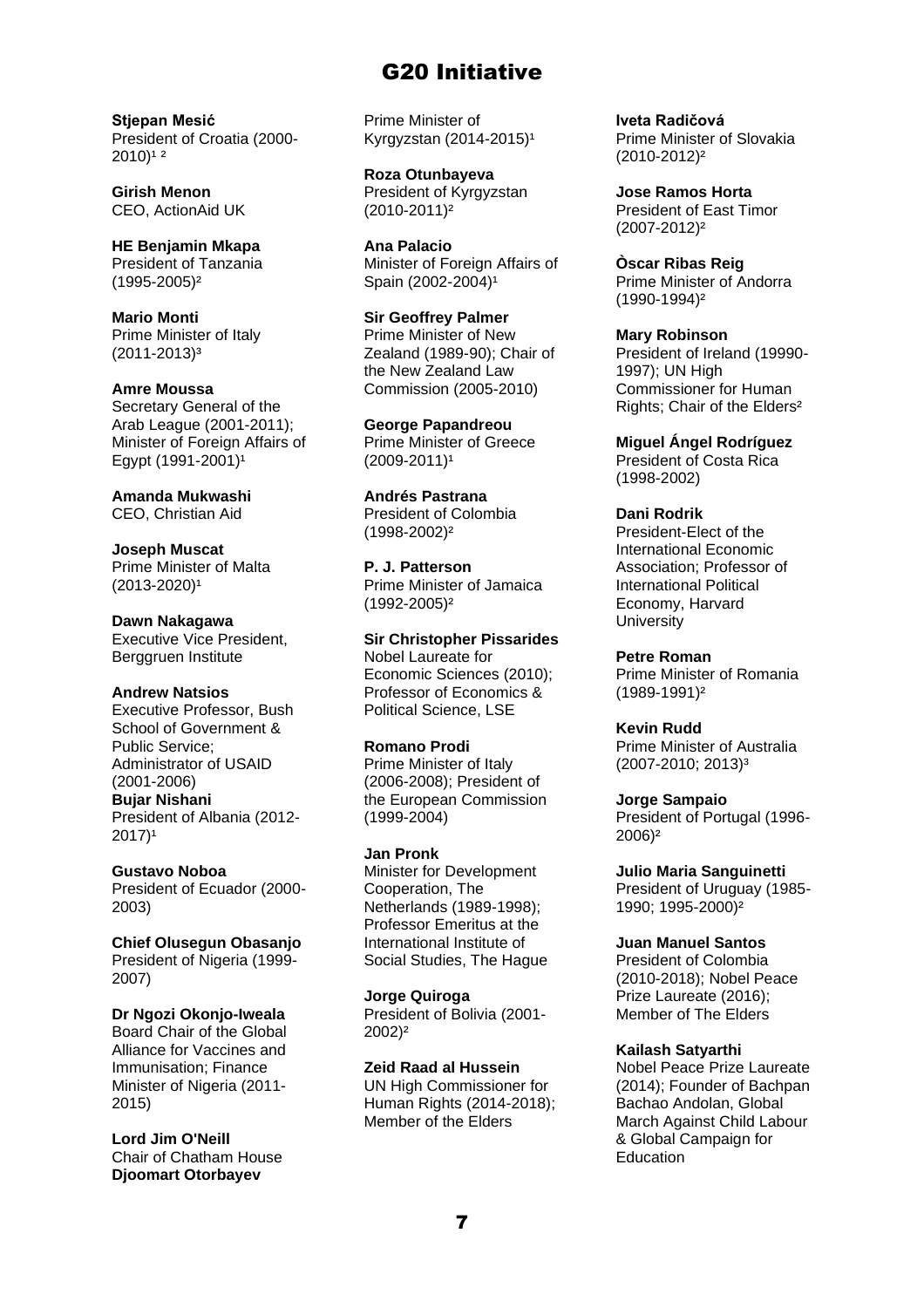#### **Wolfgang Schüssel**

Chancellor of Austria (2000- 2007)

#### **Ismail Serageldin**

Vice President of the World Bank (1992-2000); Co-Chair of NGIC

### **Professor John Sexton**

President Emeritus, New York University; President (2002-2015); Dean, NYU School of Law (1988-2002)

#### **Dame Jenny Shipley**

Prime Minister of New Zealand (1997-1999)²

### **HE Ellen Johnson Sirleaf**

President of Liberia (2006- 2018); Member of The Elders Javier Solana - Secretary General of the Council of the EU (1999-2009); Secretary General of NATO (1995-1999)²

### **George Soros**

Founder & Chair of the Open Society Foundations Michael Spence - Nobel Laureate for Economic Sciences (2001); William R. Berkley Professor in Economics & Business, NYU³

### **Devi Sridhar**

Professor of Global Public Health, University of Edinburgh

**Dr Danny Sriskandarajah** CEO, Oxfam

### **Lord Nicholas Stern**

Chief Economist & Senior Vice-President of the World Bank (2000-2003); Chief Economist of the EBRD (1994-1999) & Professor of Economics and Government, LSE

### **Joseph Stiglitz**

Chief Economist of the World Bank (1997-2000); Nobel Laureate for

Economic Sciences (2001); Professor, Columbia University<sup>3</sup>

**Petar Stoyanov** President of Bulgaria (1997-  $2002$ <sup>1</sup>

**Laimdota Straujuma** Prime Minister of Latvia  $(2014 - 2016)^1$ 

### **Federico Sturzenegger**

President of the Central Bank of Argentina (2015-2018); Professor, Universidad de San Andrés

### **Hanna Suchocka**

Prime Minister of Poland (1992-1993)²

#### **Lawrence Summers**

United States Secretary of the Treasury (1999-2001); Deputy Secretary of the Treasury (1995-1999); Chief Economist of the World Bank (1991-1993); Director of the National Economic Council (2009-2010)³

### **Boris Tadić**

President of Serbia (2004-  $2012$ <sup>1</sup>

**Jigme Y. Thinley** Prime Minister of Bhutan (2008-2013)²

**Helle Thorning-Schmidt** Prime Minister of Denmark  $(2011 - 2015)^3$ 

**Eka Tkeshelashvili** Deputy Prime Minister of Georgia (2010-2012)<sup>1</sup>

### **Jean-Claude Trichet**

President of the European Central Bank (2003-2011); Governor of the Bank of France (1993-2003)

**Danilo Türk**

President of Slovenia (2007- 2012); President of WLA Club de Madrid

**Cassam Uteem** President of Mauritius (1992-2002)²

**Andrés Velasco** Finance Minister of Chile (2006-2010); Dean of the School of Public Policy, LSE

**Guy Verhofstadt** Prime Minister of Belgium (1999–2008)

**Vaira Vīķe-Freiberga** President of Latvia (1999-  $2007$ <sup>1</sup>

**Tim Wainwright** CEO WaterAid UK

### **Leonard Wantchekon**

Founder & President of the African School of Economics; Professor of Politics and International Affairs, Princeton University

**Kevin Watkins** CEO, Save the Children UK

### **Shang-Jin Wei**

Chief Economist of the Asian Development Bank (2014-2016); Professor of Chinese Business and Economy & Finance and Economics, Columbia Business School

### **Dr Rowan Williams**

Archbishop of Canterbury (2002-2012); Chair of Christian Aid

**James Wolfensohn** President of the World Bank (1995-2005)

**George Yeo** Minister for Foreign Affairs of Singapore (2004-2011)³

**Malala Yousafzai** Nobel Peace Prize Laureate (2014)

**Kateryna Yushchenko** First Lady of Ukraine (2005-  $2010$ <sup>1</sup>